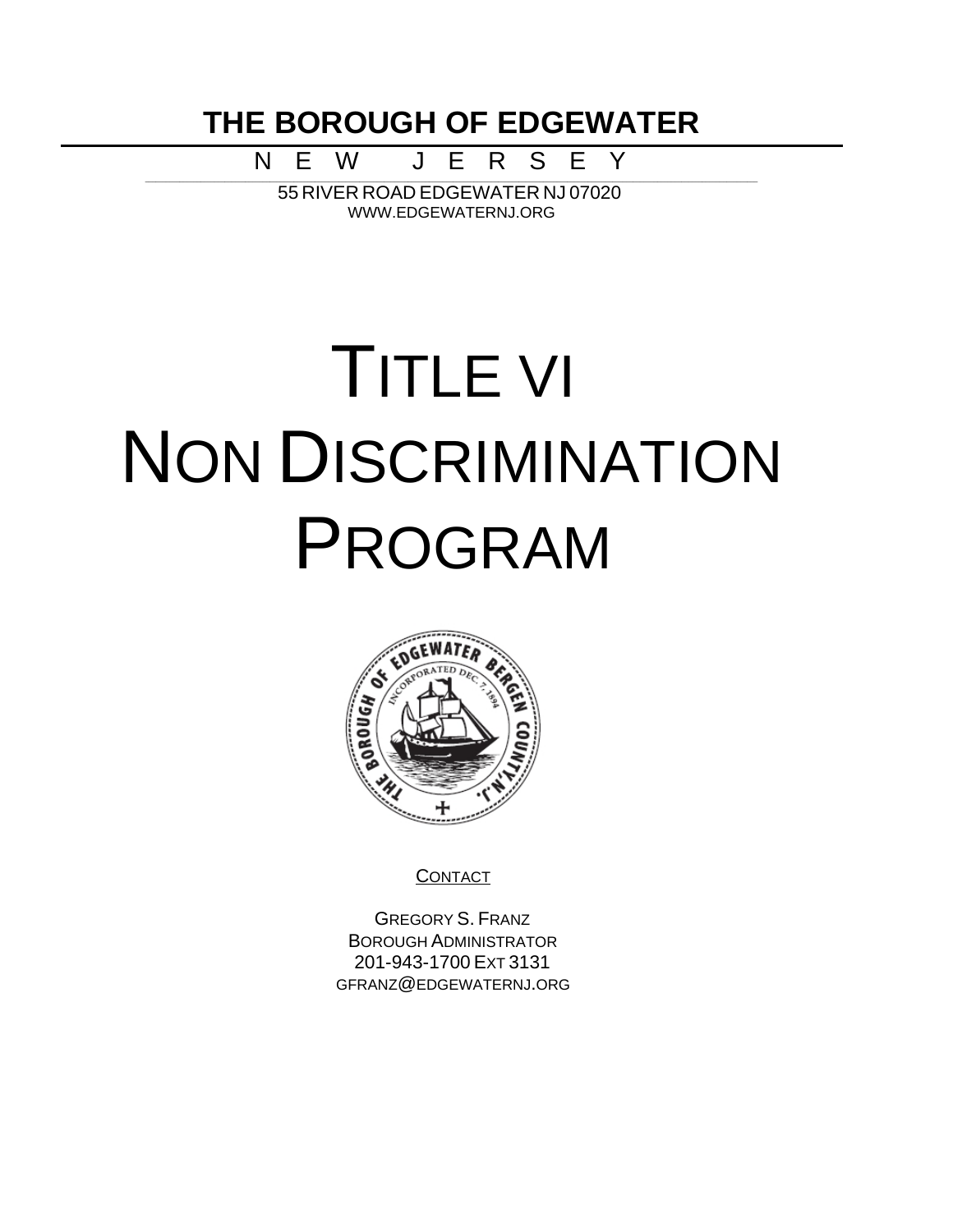N E W J E R S

\_\_\_\_\_\_\_\_\_\_\_\_\_\_\_\_\_\_\_\_\_\_\_\_\_\_\_\_\_\_\_\_\_\_\_\_\_\_\_\_\_\_\_\_\_\_\_\_\_\_\_\_\_\_\_\_\_\_\_\_\_\_\_\_\_\_\_\_\_\_\_\_\_\_\_\_\_\_\_\_\_\_\_\_\_\_\_\_\_\_\_\_\_\_\_\_\_\_\_\_\_\_\_\_\_\_\_\_\_\_\_\_\_\_\_\_\_\_\_\_\_\_\_\_\_\_\_\_\_\_\_\_\_\_\_\_\_\_\_\_\_\_\_\_\_\_\_\_\_\_\_\_\_\_\_\_\_\_\_\_\_\_\_\_\_\_\_\_\_\_\_\_\_\_\_\_\_ 55 RIVER ROAD EDGEWATER NJ 07020 WWW.EDGEWATERNJ.ORG

### **Title VI Non-Discrimination Policy**

The Borough of Edgewater, Edgewater Community Center operates its programs and services without regard to race, color, or national origin in accordance with Title VI of the Civil Rights Act of 1964, as amended. Any person who believes that she or he has been aggrieved by any unlawful discriminatory practice under Title VI may file a complaint in writing to Borough of Edgewater, Edgewater Community Center. To file a complaint, or for more information on Borough of Edgewater, Edgewater Community Center obligations under Title VI write to: 55 River Road, Edgewater, NJ 07020 or visit www.edgewaternj.org. Transportation services provided by this agency are [in whole or part funded through federal funds received through NJ TRANSIT and as an individual you also have](http://www.edgewaternj.org)  [the right to file your complaint under Title VI to Federal Transit Administration, at FTA Office of Civil Rights, 1200](http://www.edgewaternj.org)  [New Jersey Avenue SE, Washington, DC 20590.](http://www.edgewaternj.org)

### **[Título VI No Discriminación Política](http://www.edgewaternj.org)**

[Borough of Edgewater, Edgewater Centro Comunitario opera sus](http://www.edgewaternj.org) [programas y servicios, sin](http://www.edgewaternj.org) [distinción](http://www.edgewaternj.org) [de raza,](http://www.edgewaternj.org)  [color u origen](http://www.edgewaternj.org) [nacional, de conformidad con el](http://www.edgewaternj.org) [Título](http://www.edgewaternj.org) [VI de la Ley de Derechos Civiles de 1964,](http://www.edgewaternj.org) [según](http://www.edgewaternj.org) [enmendada. Cualquier persona que cree que](http://www.edgewaternj.org) [él](http://www.edgewaternj.org) [o ella ha sido](http://www.edgewaternj.org) [agraviada](http://www.edgewaternj.org) [por](http://www.edgewaternj.org) [cualquier](http://www.edgewaternj.org) [práctica](http://www.edgewaternj.org) [discriminatoria](http://www.edgewaternj.org) [ilegal](http://www.edgewaternj.org) [bajo el](http://www.edgewaternj.org) [Título](http://www.edgewaternj.org) [VI puede](http://www.edgewaternj.org) [presentar](http://www.edgewaternj.org) [una](http://www.edgewaternj.org) [queja](http://www.edgewaternj.org) [por](http://www.edgewaternj.org) [escrito al](http://www.edgewaternj.org) [término](http://www.edgewaternj.org) [municipal de Edgewater, Edgewater](http://www.edgewaternj.org) [Centro Comunitario. Para presentar](http://www.edgewaternj.org) [una](http://www.edgewaternj.org) [queja o para obtener](http://www.edgewaternj.org) [más](http://www.edgewaternj.org) [información](http://www.edgewaternj.org) [acerca de Borough of](http://www.edgewaternj.org)  [Edgewater, obligaciones](http://www.edgewaternj.org) [Edgewater Community Center bajo el](http://www.edgewaternj.org) [Título](http://www.edgewaternj.org) [VI escribir a: 314 Chestnut Street,](http://www.edgewaternj.org)  [Edgewater, NJ 07204 o visite www.rosellepark.net. Servicios de transporte de esta](http://www.edgewaternj.org) [agencia son total o](http://www.edgewaternj.org)  [parcialmente](http://www.edgewaternj.org) [financiado a](http://www.edgewaternj.org) [través](http://www.edgewaternj.org) [de fondos](http://www.edgewaternj.org) [federales](http://www.edgewaternj.org) [recibidos a](http://www.edgewaternj.org) [través](http://www.edgewaternj.org) [de NJ TRANSIT y como persona](http://www.edgewaternj.org)  [también](http://www.edgewaternj.org) [tiene el derecho de presentar](http://www.edgewaternj.org) [su](http://www.edgewaternj.org) [queja](http://www.edgewaternj.org) [bajo el](http://www.edgewaternj.org) [Título](http://www.edgewaternj.org) [VI de la](http://www.edgewaternj.org) [Administración](http://www.edgewaternj.org) [Federal de](http://www.edgewaternj.org) [Tránsito](http://www.edgewaternj.org)[, en el](http://www.edgewaternj.org)  [TLC Oficina de Derechos Civiles, 1200 Nueva Jersey Avenue SE, Washington, DC 20590.](http://www.edgewaternj.org)

#### **[Title VI Notice to the Public, including a list of locations where the notice is posted](http://www.edgewaternj.org)[.](http://www.edgewaternj.org) [Aviso](http://www.edgewaternj.org) [Título](http://www.edgewaternj.org) [VI del](http://www.edgewaternj.org) [público](http://www.edgewaternj.org)[, incluyendo](http://www.edgewaternj.org) [una](http://www.edgewaternj.org) [lista de lugares](http://www.edgewaternj.org) [donde se publica el aviso.](http://www.edgewaternj.org)**

- [Edgewater Community Center, 1167 River Road, Edgewater, NJ 07020](http://www.edgewaternj.org)
- [Borough of Edgewater, 55 River Road, Edgewater, NJ 07020](http://www.edgewaternj.org)
- [Edgewater Borough Bus.](http://www.edgewaternj.org)
- [www.fta.dot.gov](http://www.edgewaternj.org)
- [www.edgewaternj.org](http://www.edgewaternj.org)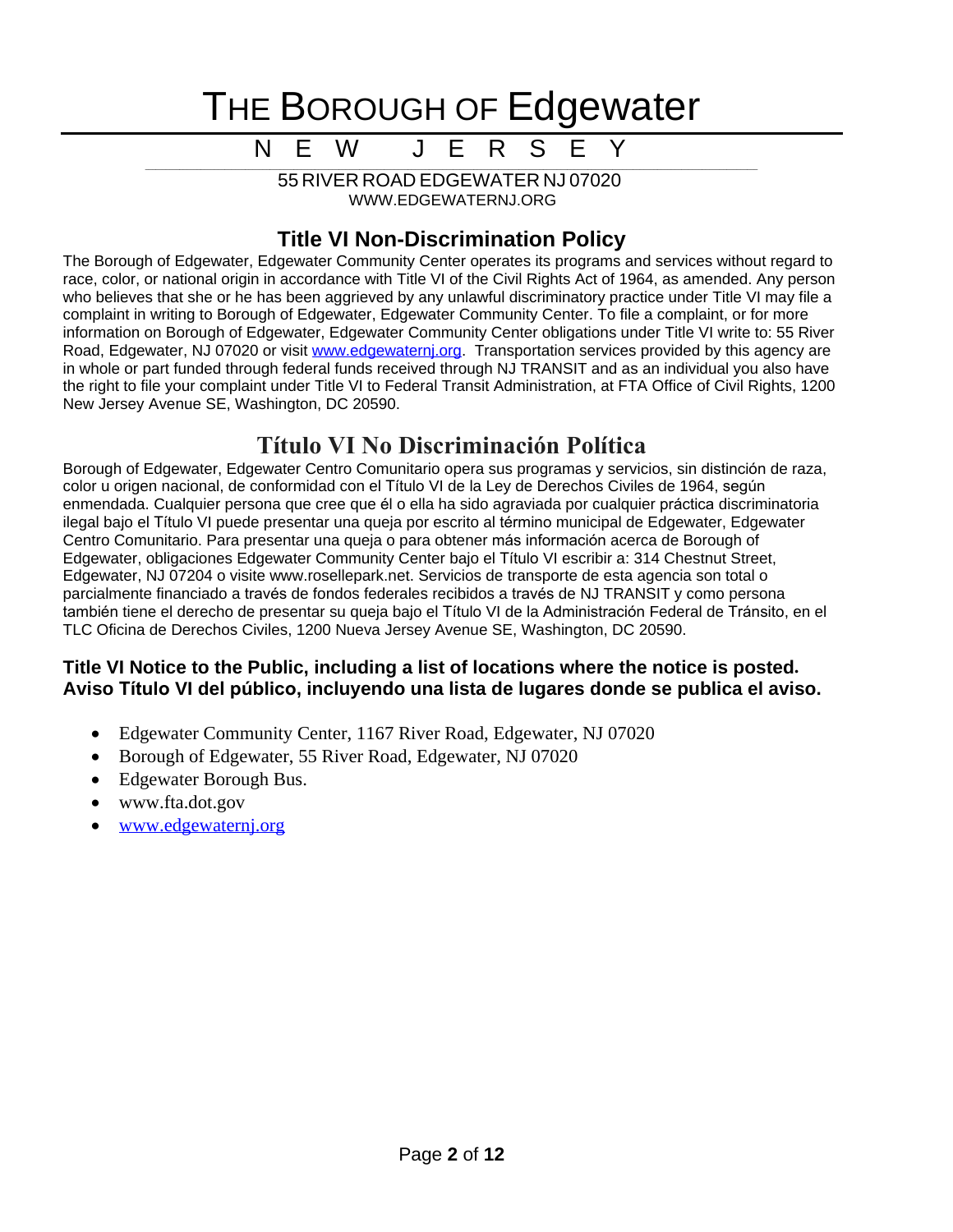### N E W J E R S E Y

\_\_\_\_\_\_\_\_\_\_\_\_\_\_\_\_\_\_\_\_\_\_\_\_\_\_\_\_\_\_\_\_\_\_\_\_\_\_\_\_\_\_\_\_\_\_\_\_\_\_\_\_\_\_\_\_\_\_\_\_\_\_\_\_\_\_\_\_\_\_\_\_\_\_\_\_\_\_\_\_\_\_\_\_\_\_\_\_\_\_\_\_\_\_\_\_\_\_\_\_\_\_\_\_\_\_\_\_\_\_\_\_\_\_\_\_\_\_\_\_\_\_\_\_\_\_\_\_\_\_\_\_\_\_\_\_\_\_\_\_\_\_\_\_\_\_\_\_\_\_\_\_\_\_\_\_\_\_\_\_\_\_\_\_\_\_\_\_\_\_\_\_\_\_\_\_\_ 55 RIVER ROAD EDGEWATER NJ 07020 WWW.EDGEWATERNJ.ORG

### **Title VI Complaint Procedure**

Any person who believes she or he has been discriminated against on the basis of race, color, or national origin by The Borough of Edgewater, (hereinafter referred to as "the Authority") may file a Title VI complaint by completing and submitting the agency's Title VI Complaint Form. The Borough of Edgewater, Mayor and Council investigates complaints received no more than 180 days after the alleged incident. The Authority will process complaints that are complete.

Once the complaint is received, the Authority will review it to determine if our office has jurisdiction. The complainant will receive an acknowledgement letter informing her/him whether the complaint will be investigated by our office.

The Authority has 30 days to investigate the complaint. If more information is needed to resolve the case, the Authority may contact the complainant. The complainant has 15 business days from the date of the letter to send requested information to the investigator assigned to the case. If the investigator is not contacted by the complainant or does not receive the additional information within 15 business days, the Authority can administratively close the case. A case can be administratively closed also if the complainant no longer wishes to pursue their case.

After the investigator reviews the complaint, she/he will issue one of two letters to the complainant: a closure letter or a letter of finding (LOF). A closure letter summarizes the allegations and states that there was not a Title VI violation and that the case will be closed. An LOF summarizes the allegations and the interviews regarding the alleged incident, and explains whether any disciplinary action, additional training of the staff member, or other action will occur. If the complainant wishes to appeal the decision, she/he has 15 days after the date of the letter or the LOF to do so.

A person may also file a complaint directly with the Federal Transit Administration, at FTA Office of Civil Rights, 1200 New Jersey Avenue SE, Washington, DC 20590.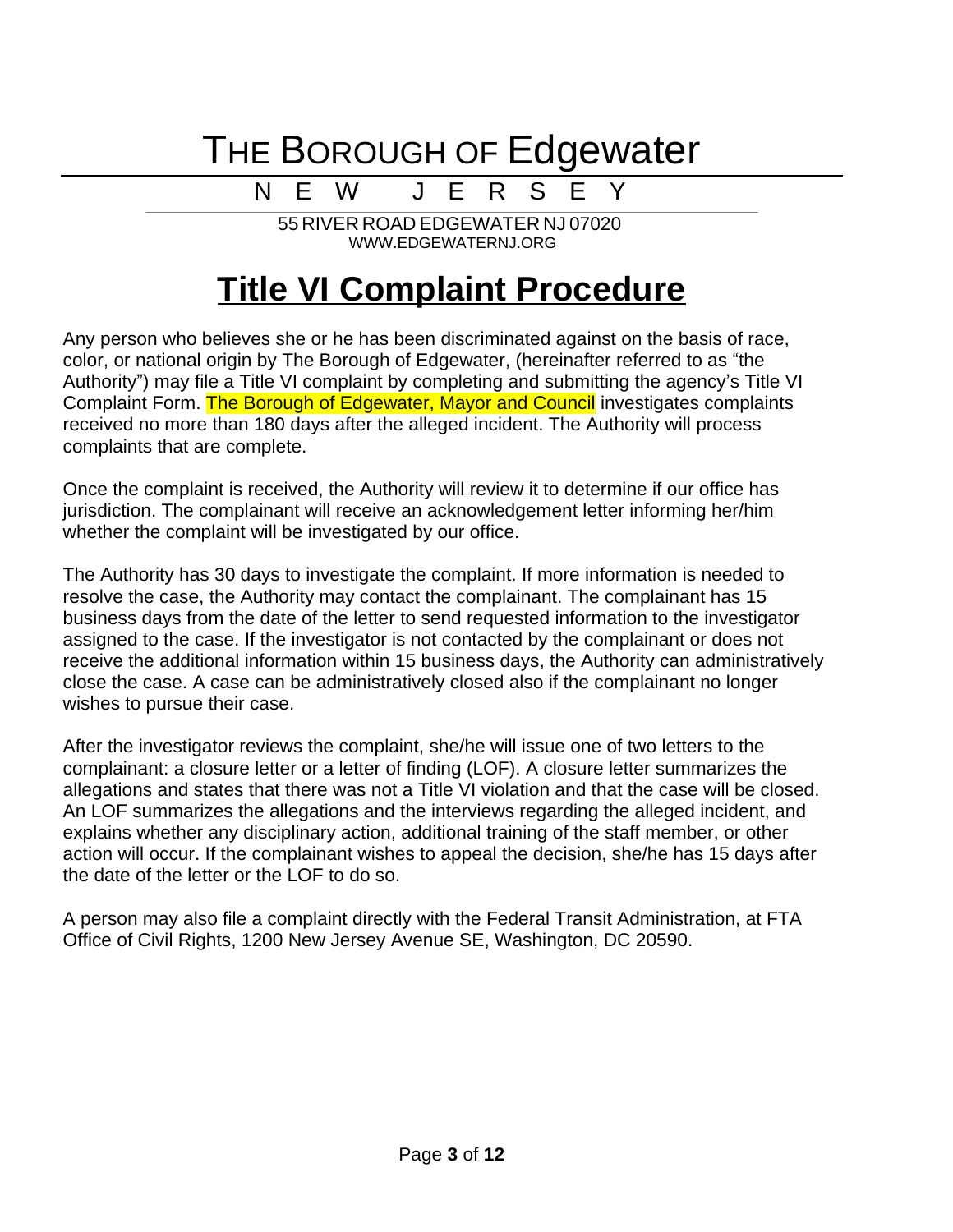\_\_\_\_\_\_\_\_\_\_\_\_\_\_\_\_\_\_\_\_\_\_\_\_\_\_\_\_\_\_\_\_\_\_\_\_\_\_\_\_\_\_\_\_\_\_\_\_\_\_\_\_\_\_\_\_\_\_\_\_\_\_\_\_\_\_\_\_\_\_\_\_\_\_\_\_\_\_\_\_\_\_\_\_\_\_\_\_\_\_\_\_\_\_\_\_\_\_\_\_\_\_\_\_\_\_\_\_\_\_\_\_\_\_\_\_\_\_\_\_\_\_\_\_\_\_\_\_\_\_\_\_\_\_\_\_\_\_\_\_\_\_\_\_\_\_\_\_\_\_\_\_\_\_\_\_\_\_\_\_\_\_\_\_\_\_\_\_\_\_\_\_\_\_\_\_\_ 55 RIVER ROAD EDGEWATER NJ 07020 WWW.EDGEWATERNJ.ORG

N E W J E R S E Y

## **Title VI Complaint Form**

| Note: The following information is needed to assist in processing your complaint.                                            |  |
|------------------------------------------------------------------------------------------------------------------------------|--|
| A. Complainant's information:                                                                                                |  |
|                                                                                                                              |  |
| Address: _______                                                                                                             |  |
|                                                                                                                              |  |
|                                                                                                                              |  |
|                                                                                                                              |  |
|                                                                                                                              |  |
| Accessible Format Requirements? (Select One or More)                                                                         |  |
| Large Print<br>0                                                                                                             |  |
| Audio Tape<br>o                                                                                                              |  |
| Other<br>о                                                                                                                   |  |
| B. Person discriminated against (if someone other than complainant):                                                         |  |
|                                                                                                                              |  |
| Address:<br><u> 1980 - Jan Barnett, fransk politik (d. 1980)</u>                                                             |  |
|                                                                                                                              |  |
|                                                                                                                              |  |
|                                                                                                                              |  |
|                                                                                                                              |  |
|                                                                                                                              |  |
| Relationship to the person for whom you are complaining: _______________________                                             |  |
| Please explain why you have filed for a third party: ___________________________                                             |  |
|                                                                                                                              |  |
|                                                                                                                              |  |
|                                                                                                                              |  |
| Please confirm that you have obtained the permission of the aggrieved party if you are filing on behalf of a third<br>party. |  |
| Yes<br>o                                                                                                                     |  |
| No<br>o                                                                                                                      |  |
| C. Which of the following best describes the reason you believe the discrimination took place?                               |  |
| Color<br>National Origin<br>Race                                                                                             |  |
| Other:                                                                                                                       |  |
|                                                                                                                              |  |
|                                                                                                                              |  |

**D**. On what date(s) did the alleged discrimination take place?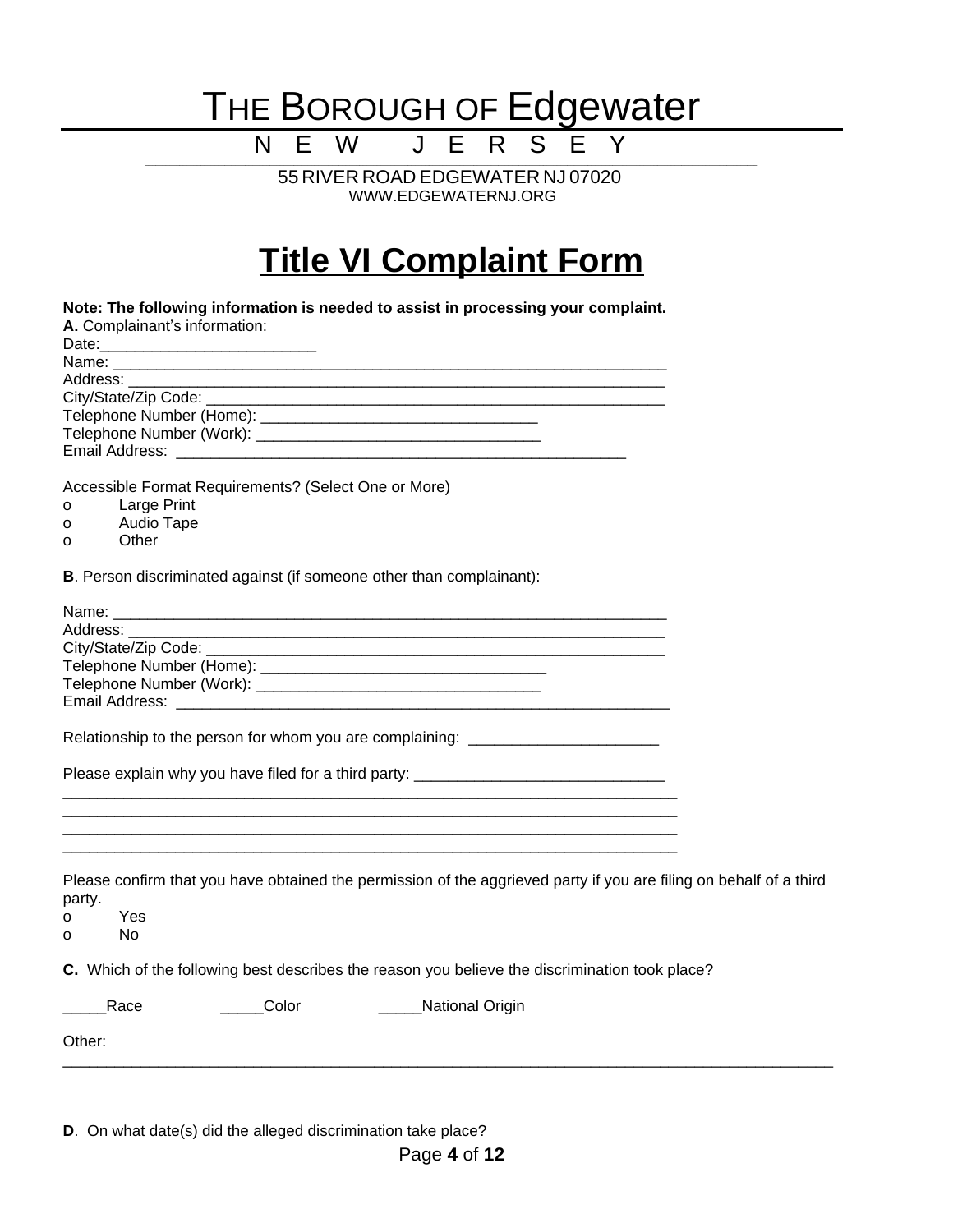| Date: |  |
|-------|--|
| Date: |  |
| Date: |  |
| Date: |  |
| Date: |  |

Other:

**E.** Please describe the alleged discrimination. Explain what happened and whom you believe was responsible. Describe all persons who were involved. Include the name and contact information of the person(s) who discriminated against you (if known) as well as names and contact information of any witnesses. If additional space is needed, add a sheet of paper.

\_\_\_\_\_\_\_\_\_\_\_\_\_\_\_\_\_\_\_\_\_\_\_\_\_\_\_\_\_\_\_\_\_\_\_\_\_\_\_\_\_\_\_\_\_\_\_\_\_\_\_\_\_\_\_\_\_\_\_\_\_\_\_\_\_\_\_\_\_\_\_\_\_\_\_\_\_\_\_\_\_\_\_\_\_\_\_\_\_

\_\_\_\_\_\_\_\_\_\_\_\_\_\_\_\_\_\_\_\_\_\_\_\_\_\_\_\_\_\_\_\_\_\_\_\_\_\_\_\_\_\_\_\_\_\_\_\_\_\_\_\_\_\_\_\_\_\_\_\_\_\_\_\_\_\_\_\_\_\_\_\_\_\_\_\_\_\_\_\_\_\_\_\_\_\_\_\_\_

\_\_\_\_\_\_\_\_\_\_\_\_\_\_\_\_\_\_\_\_\_\_\_\_\_\_\_\_\_\_\_\_\_\_\_\_\_\_\_\_\_\_\_\_\_\_\_\_\_\_\_\_\_\_\_\_\_\_\_\_\_\_\_\_\_\_\_\_\_\_\_\_\_\_\_\_\_\_\_\_\_\_\_\_\_\_\_\_\_

\_\_\_\_\_\_\_\_\_\_\_\_\_\_\_\_\_\_\_\_\_\_\_\_\_\_\_\_\_\_\_\_\_\_\_\_\_\_\_\_\_\_\_\_\_\_\_\_\_\_\_\_\_\_\_\_\_\_\_\_\_\_\_\_\_\_\_\_\_\_\_\_\_\_\_\_\_\_\_\_\_\_\_\_\_\_\_\_\_

\_\_\_\_\_\_\_\_\_\_\_\_\_\_\_\_\_\_\_\_\_\_\_\_\_\_\_\_\_\_\_\_\_\_\_\_\_\_\_\_\_\_\_\_\_\_\_\_\_\_\_\_\_\_\_\_\_\_\_\_\_\_\_\_\_\_\_\_\_\_\_\_\_\_\_\_\_\_\_\_\_\_\_\_\_\_\_\_\_

\_\_\_\_\_\_\_\_\_\_\_\_\_\_\_\_\_\_\_\_\_\_\_\_\_\_\_\_\_\_\_\_\_\_\_\_\_\_\_\_\_\_\_\_\_\_\_\_\_\_\_\_\_\_\_\_\_\_\_\_\_\_\_\_\_\_\_\_\_\_\_\_\_\_\_\_\_\_\_\_\_\_\_\_\_\_\_\_\_

\_\_\_\_\_\_\_\_\_\_\_\_\_\_\_\_\_\_\_\_\_\_\_\_\_\_\_\_\_\_\_\_\_\_\_\_\_\_\_\_\_\_\_\_\_\_\_\_\_\_\_\_\_\_\_\_\_\_\_\_\_\_\_\_\_\_\_\_\_\_\_\_\_\_\_\_\_\_\_\_\_\_\_\_\_\_\_\_\_ \_\_\_\_\_\_\_\_\_\_\_\_\_\_\_\_\_\_\_\_\_\_\_\_\_\_\_\_\_\_\_\_\_\_\_\_\_\_\_\_\_\_\_\_\_\_\_\_\_\_\_\_\_\_\_\_\_\_\_\_\_\_\_\_\_\_\_\_\_\_\_\_\_\_\_\_\_\_\_\_\_\_\_\_\_\_\_\_\_

\_\_\_\_\_\_\_\_\_\_\_\_\_\_\_\_\_\_\_\_\_\_\_\_\_\_\_\_\_\_\_\_\_\_\_\_\_\_\_\_\_\_\_\_\_\_\_\_\_\_\_\_\_\_\_\_\_\_\_\_\_\_\_\_\_\_\_\_\_\_\_\_\_\_\_\_\_\_\_\_\_\_\_\_\_\_\_\_\_

\_\_\_\_\_\_\_\_\_\_\_\_\_\_\_\_\_\_\_\_\_\_\_\_\_\_\_\_\_\_\_\_\_\_\_\_\_\_\_\_\_\_\_\_\_\_\_\_\_\_\_\_\_\_\_\_\_\_\_\_\_\_\_\_\_\_\_\_\_\_\_\_\_\_\_\_\_\_\_\_\_\_\_\_\_\_\_\_\_ \_\_\_\_\_\_\_\_\_\_\_\_\_\_\_\_\_\_\_\_\_\_\_\_\_\_\_\_\_\_\_\_\_\_\_\_\_\_\_\_\_\_\_\_\_\_\_\_\_\_\_\_\_\_\_\_\_\_\_\_\_\_\_\_\_\_\_\_\_\_\_\_\_\_\_\_\_\_\_\_\_\_\_\_\_\_\_\_\_ \_\_\_\_\_\_\_\_\_\_\_\_\_\_\_\_\_\_\_\_\_\_\_\_\_\_\_\_\_\_\_\_\_\_\_\_\_\_\_\_\_\_\_\_\_\_\_\_\_\_\_\_\_\_\_\_\_\_\_\_\_\_\_\_\_\_\_\_\_\_\_\_\_\_\_\_\_\_\_\_\_\_\_\_\_\_\_\_\_

**F**. Have you filed this complaint with any other Federal, State, or local agency, or with any Federal or State court? List all that apply.

Federal Agency\_\_\_\_\_\_\_\_\_\_\_\_\_\_\_\_ Federal Court \_\_\_\_\_\_\_\_\_\_\_\_\_\_\_\_\_ State Agency \_\_\_\_\_\_\_\_\_\_\_\_\_\_\_\_\_ State Court \_\_\_\_\_\_\_\_\_\_\_\_\_\_\_\_\_\_\_\_\_ Local Agency \_\_\_\_\_\_\_\_\_\_\_\_\_\_\_\_

If you have checked above, please provide information about a contact person at the agency/court where the complaint was filed.

| Name: _________________                                                                                                                                                                                                                        |
|------------------------------------------------------------------------------------------------------------------------------------------------------------------------------------------------------------------------------------------------|
| Title:<br><u> 1989 - Johann Harry Harry Harry Harry Harry Harry Harry Harry Harry Harry Harry Harry Harry Harry Harry Harry Harry Harry Harry Harry Harry Harry Harry Harry Harry Harry Harry Harry Harry Harry Harry Harry Harry Harry Ha</u> |
|                                                                                                                                                                                                                                                |
| City/State/Zip Code: _____________                                                                                                                                                                                                             |
|                                                                                                                                                                                                                                                |
| Telephone Number (Work):                                                                                                                                                                                                                       |
| Email Address:                                                                                                                                                                                                                                 |

**G.** Please sign below. You may attach any written materials or other information that you think is relevant to your complaint.

Signature \_\_\_\_\_\_\_\_\_\_\_\_\_\_\_\_\_\_\_\_\_\_\_\_\_\_\_\_\_\_ Date \_\_\_\_\_\_\_\_\_\_\_\_\_\_\_\_\_\_

Attachments: Yes\_\_\_\_\_\_\_\_\_\_\_\_ No\_\_\_\_\_\_\_\_\_\_\_\_\_

**H.** Submit form and any additional information to:

Borough of Edgewater, Edgewater Community Center, 1167 River Road, Edgewater, NJ 07020 or FTA Office of Civil Rights, 1200 New Jersey Avenue SE, Washington, DC 20590.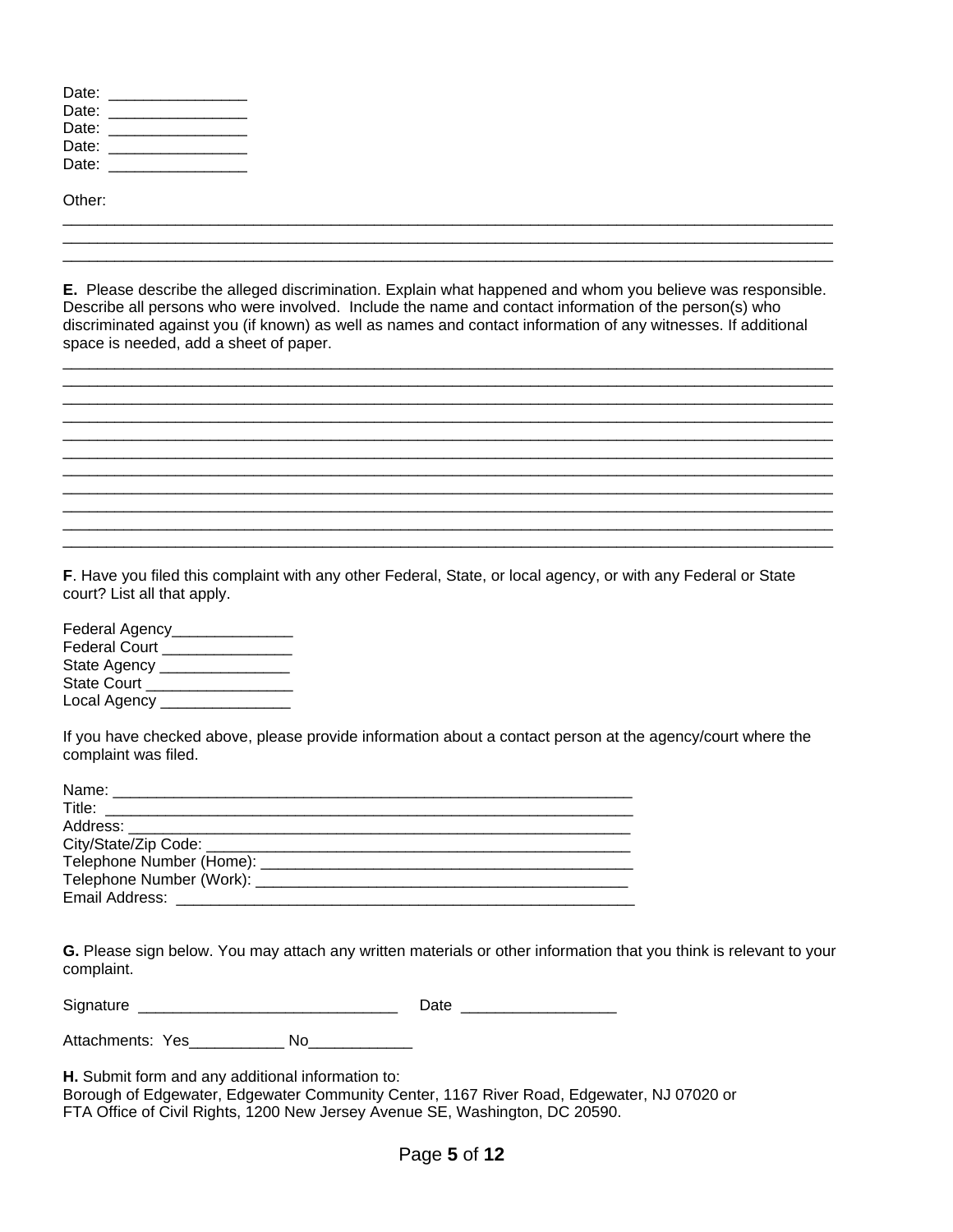# **Formulario de Queja Título VI**

| Nota: La siguiente información es necesaria para ayudar en la tramitación de su queja.<br>Información de A. Demandante:                                                                                                        |
|--------------------------------------------------------------------------------------------------------------------------------------------------------------------------------------------------------------------------------|
| Fecha: expression and a series of the series of the series of the series of the series of the series of the series of the series of the series of the series of the series of the series of the series of the series of the se |
|                                                                                                                                                                                                                                |
|                                                                                                                                                                                                                                |
|                                                                                                                                                                                                                                |
|                                                                                                                                                                                                                                |
|                                                                                                                                                                                                                                |
|                                                                                                                                                                                                                                |
| Requisitos formato accesible? (Seleccione una o más)                                                                                                                                                                           |
| o ampliación de foto                                                                                                                                                                                                           |
| o cinta de audio                                                                                                                                                                                                               |
| o Otros                                                                                                                                                                                                                        |
| B. persona discriminada (si alguien que no sea querellante):                                                                                                                                                                   |
|                                                                                                                                                                                                                                |
| Dirección:                                                                                                                                                                                                                     |
|                                                                                                                                                                                                                                |
|                                                                                                                                                                                                                                |
|                                                                                                                                                                                                                                |
|                                                                                                                                                                                                                                |
|                                                                                                                                                                                                                                |
| Por favor, explique por qué usted ha presentado para un tercero: __________________________________                                                                                                                            |
|                                                                                                                                                                                                                                |
| ,我们也不会有什么。""我们的人,我们也不会有什么?""我们的人,我们也不会有什么?""我们的人,我们也不会有什么?""我们的人,我们也不会有什么?""我们的人                                                                                                                                               |
|                                                                                                                                                                                                                                |
| Por favor, confirma que ha obtenido el permiso de la parte perjudicada, si usted está presentando en nombre<br>de un tercero.<br>o si<br>o No                                                                                  |
| C. ¿Cuál de las siguientes opciones describe mejor la razón por la que cree que la discriminación se llevó a<br>cabo?                                                                                                          |
| Race ______Color ______National Origen<br>Otros:                                                                                                                                                                               |
| D. ¿En qué fecha (s) ocurrió la supuesta discriminación ocurrió?<br>Fecha: ___________________<br>Fecha: _____________________<br>Fecha: ___________________<br>Fecha: ____________________                                    |
| Fecha: ____________________                                                                                                                                                                                                    |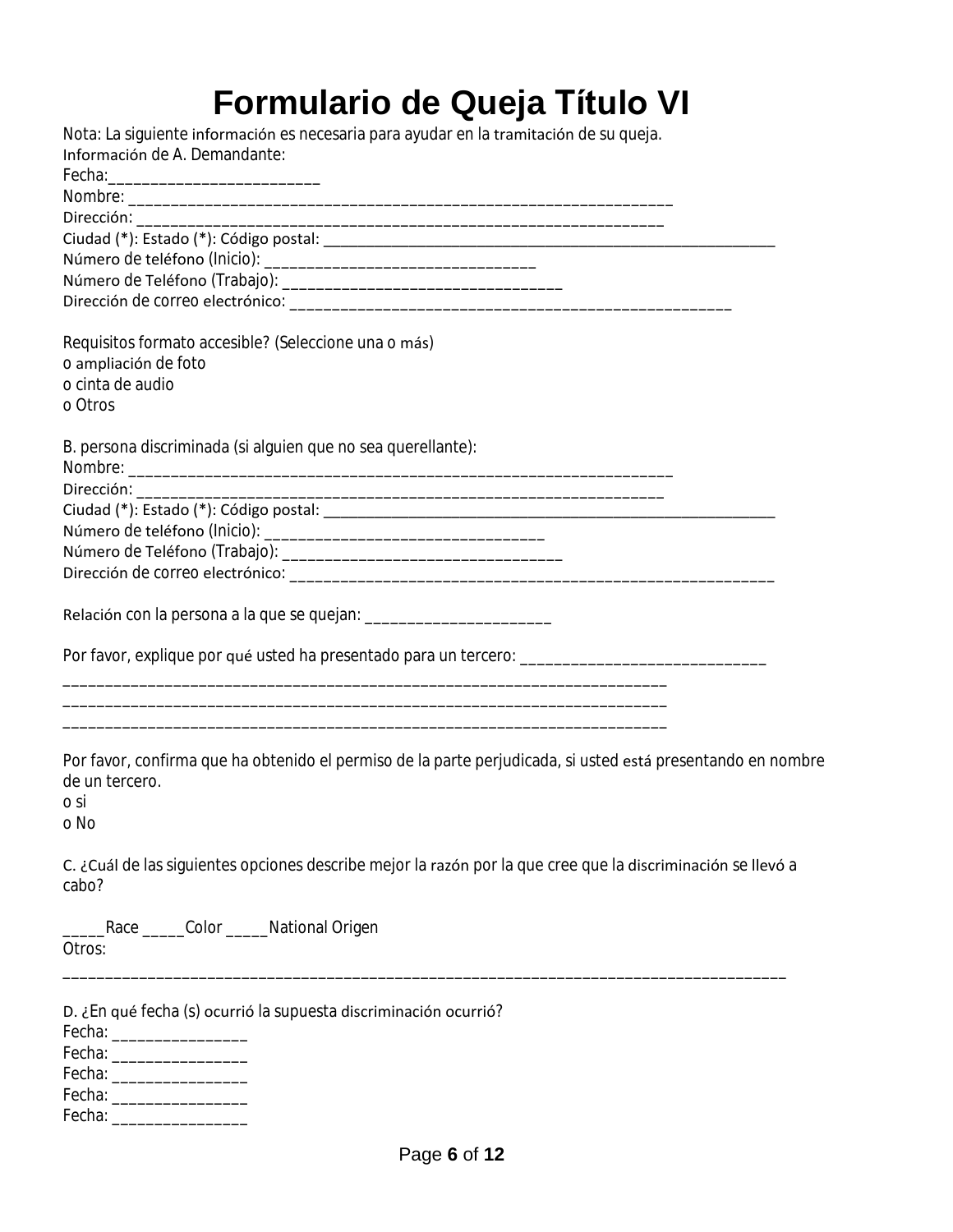Otros:

E. Por favor, describa la supuesta discriminación. Explique lo que pasó y quien usted cree fue responsable. Describir todas las personas que estuvieron involucradas. Incluya el nombre y la información de contacto de la persona (s) que lo discriminó (si se conoce), así como los nombres y la información de los testigos en contacto. Si necesita espacio adicional, agregue una hoja de papel.

\_\_\_\_\_\_\_\_\_\_\_\_\_\_\_\_\_\_\_\_\_\_\_\_\_\_\_\_\_\_\_\_\_\_\_\_\_\_\_\_\_\_\_\_\_\_\_\_\_\_\_\_\_\_\_\_\_\_\_\_\_\_\_\_\_\_\_\_\_\_\_\_\_\_\_\_\_\_\_\_\_\_\_\_\_\_\_\_\_\_\_ \_\_\_\_\_\_\_\_\_\_\_\_\_\_\_\_\_\_\_\_\_\_\_\_\_\_\_\_\_\_\_\_\_\_\_\_\_\_\_\_\_\_\_\_\_\_\_\_\_\_\_\_\_\_\_\_\_\_\_\_\_\_\_\_\_\_\_\_\_\_\_\_\_\_\_\_\_\_\_\_\_\_\_\_\_\_\_\_\_\_\_

\_\_\_\_\_\_\_\_\_\_\_\_\_\_\_\_\_\_\_\_\_\_\_\_\_\_\_\_\_\_\_\_\_\_\_\_\_\_\_\_\_\_\_\_\_\_\_\_\_\_\_\_\_\_\_\_\_\_\_\_\_\_\_\_\_\_\_\_\_\_\_\_\_\_\_\_\_\_\_\_\_\_\_\_\_\_\_\_\_\_\_

\_\_\_\_\_\_\_\_\_\_\_\_\_\_\_\_\_\_\_\_\_\_\_\_\_\_\_\_\_\_\_\_\_\_\_\_\_\_\_\_\_\_\_\_\_\_\_\_\_\_\_\_\_\_\_\_\_\_\_\_\_\_\_\_\_\_\_\_\_\_\_\_

\_\_\_\_\_\_\_\_\_\_\_\_\_\_\_\_\_\_\_\_\_\_\_\_\_\_\_\_\_\_\_\_\_\_\_\_\_\_\_\_\_\_\_\_\_\_\_\_\_\_\_\_\_\_\_\_\_\_\_\_\_\_\_\_\_\_\_\_\_\_\_\_\_\_\_\_\_\_\_\_\_\_\_\_\_\_\_\_\_\_\_ \_\_\_\_\_\_\_\_\_\_\_\_\_\_\_\_\_\_\_\_\_\_\_\_\_\_\_\_\_\_\_\_\_\_\_\_\_\_\_\_\_\_\_\_\_\_\_\_\_\_\_\_\_\_\_\_\_\_\_\_\_\_\_\_\_\_\_\_\_\_\_\_\_\_\_\_\_\_\_\_\_\_\_\_\_\_\_\_\_\_\_

F. ¿Ha presentado esta queja con cualquier otro, estatal o agencia local Federal, o con cualquier corte federal o estatal? Listar todos los que apliquen.

| Federal Agency_         |  |
|-------------------------|--|
| Corte federal           |  |
| Agencia Estatal         |  |
| <b>Tribunal Estatal</b> |  |
| Agencia Local           |  |

\_\_\_\_\_\_\_\_\_\_\_\_\_\_\_\_\_\_\_\_\_\_\_\_\_\_\_\_\_\_\_\_\_\_

Si ha comprobado anteriormente, por favor proporcionar información acerca de una persona de contacto en la agencia / tribunal donde se presentó la denuncia.

| Dirección de correo electrónico: ________________ |  |
|---------------------------------------------------|--|

G. Por favor firme abajo. Puede adjuntar cualquier material escrito o cualquier otra información que usted piensa que es relevante para su queja.

Fecha de firma

Adjuntos: Yes\_\_\_\_\_\_\_\_\_\_\_\_\_ No\_\_\_\_\_\_\_\_\_\_\_\_\_\_

H. Envíe el formulario y cualquier información adicional a:

Borough of Edgewater, Edgewater Community Center, 1167 River Road, Edgewater, NJ 07020 o TLC Oficina de Derechos Civiles, 1200 New Jersey Avenue SE, Washington, DC 20590.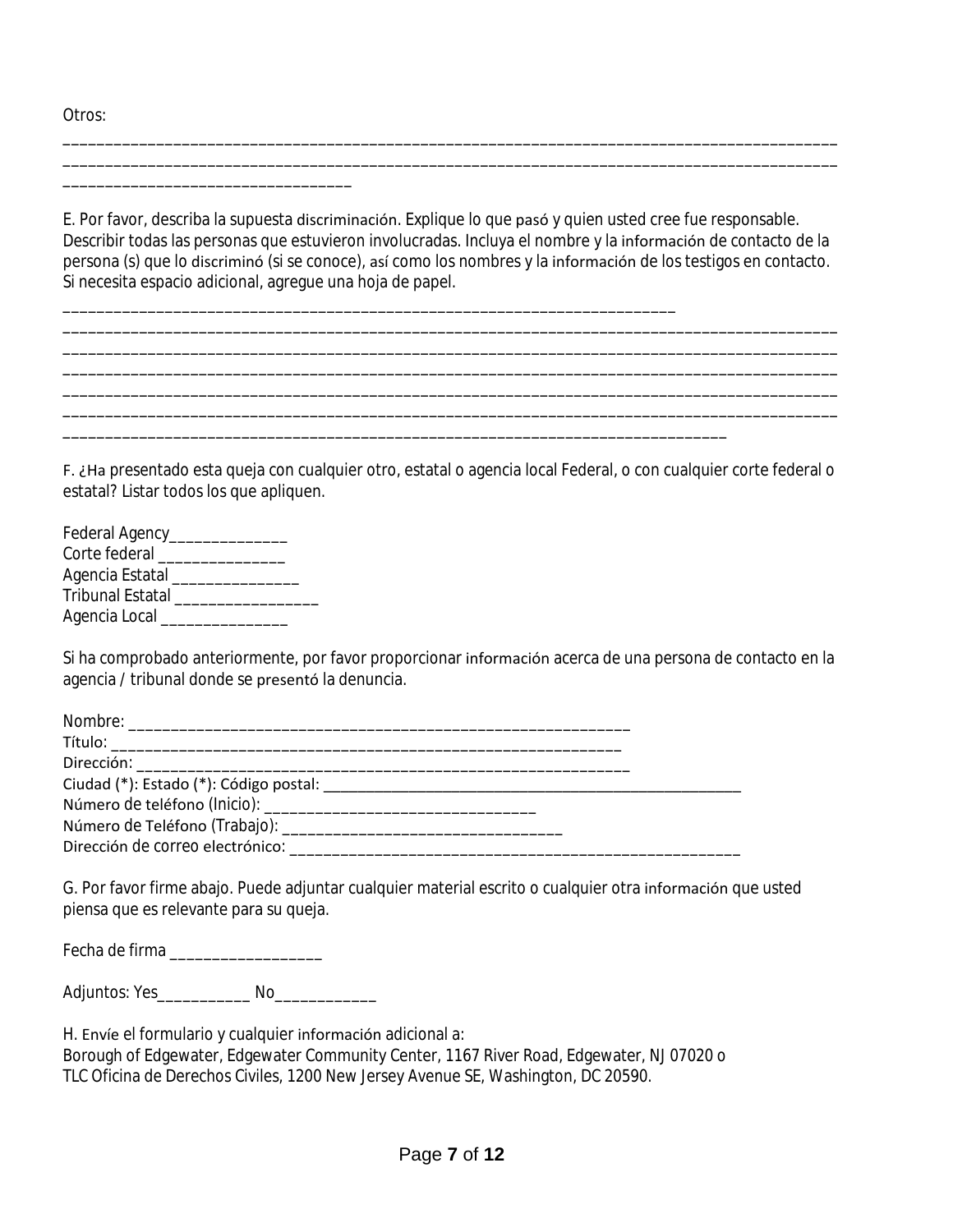N E W J E R S E Y

\_\_\_\_\_\_\_\_\_\_\_\_\_\_\_\_\_\_\_\_\_\_\_\_\_\_\_\_\_\_\_\_\_\_\_\_\_\_\_\_\_\_\_\_\_\_\_\_\_\_\_\_\_\_\_\_\_\_\_\_\_\_\_\_\_\_\_\_\_\_\_\_\_\_\_\_\_\_\_\_\_\_\_\_\_\_\_\_\_\_\_\_\_\_\_\_\_\_\_\_\_\_\_\_\_\_\_\_\_\_\_\_\_\_\_\_\_\_\_\_\_\_\_\_\_\_\_\_\_\_\_\_\_\_\_\_\_\_\_\_\_\_\_\_\_\_\_\_\_\_\_\_\_\_\_\_\_\_\_\_\_\_\_\_\_\_\_\_\_\_\_\_\_\_\_\_\_ 55 RIVER ROAD EDGEWATER NJ 07020 WWW.EDGEWATERNJ.ORG

### **List of Transit-Related Title VI**

### **Investigations, Complaints, and Lawsuits**

|                         | <b>Date</b><br>(Month, Day, Year) | <b>Summary</b><br>(include basis of<br>complaint: race,<br>color, or national<br>origin) | <b>Status</b> | <b>Action(s) Taken</b> |
|-------------------------|-----------------------------------|------------------------------------------------------------------------------------------|---------------|------------------------|
| <b>Investigations</b>   |                                   |                                                                                          |               |                        |
| $\mathbf{1}$            |                                   |                                                                                          |               |                        |
| $\overline{2}$ .        |                                   |                                                                                          |               |                        |
| $\overline{\mathbf{3}}$ |                                   |                                                                                          |               |                        |
| $\overline{4}$ .        |                                   |                                                                                          |               |                        |
| $\overline{5}$ .        |                                   |                                                                                          |               |                        |
| $\boldsymbol{6}$        |                                   |                                                                                          |               |                        |
| $\overline{7}$ .        |                                   |                                                                                          |               |                        |
| 8.                      |                                   |                                                                                          |               |                        |
| $\overline{9}$          |                                   |                                                                                          |               |                        |
| 10                      |                                   |                                                                                          |               |                        |
|                         |                                   |                                                                                          |               |                        |
| Lawsuits                |                                   |                                                                                          |               |                        |
| $\overline{1}$ .        |                                   |                                                                                          |               |                        |
| $\overline{2}$ .        |                                   |                                                                                          |               |                        |
| $\overline{3}$          |                                   |                                                                                          |               |                        |
| $\overline{\mathbf{4}}$ |                                   |                                                                                          |               |                        |
| $\overline{5}$          |                                   |                                                                                          |               |                        |
|                         |                                   |                                                                                          |               |                        |
| <b>Complaints</b>       |                                   |                                                                                          |               |                        |
| $\overline{1}$ .        |                                   |                                                                                          |               |                        |
| $\overline{2}$ .        |                                   |                                                                                          |               |                        |
| $\overline{\mathbf{3}}$ |                                   |                                                                                          |               |                        |
| $\overline{\mathbf{4}}$ |                                   |                                                                                          |               |                        |
| $\overline{5}$          |                                   |                                                                                          |               |                        |
| $\boldsymbol{6}$        |                                   |                                                                                          |               |                        |
| $\overline{7}$          |                                   |                                                                                          |               |                        |
| $\bf{8}$                |                                   |                                                                                          |               |                        |
| $\overline{9}$          |                                   |                                                                                          |               |                        |
| 10                      |                                   |                                                                                          |               |                        |
|                         |                                   |                                                                                          |               |                        |
|                         |                                   |                                                                                          |               |                        |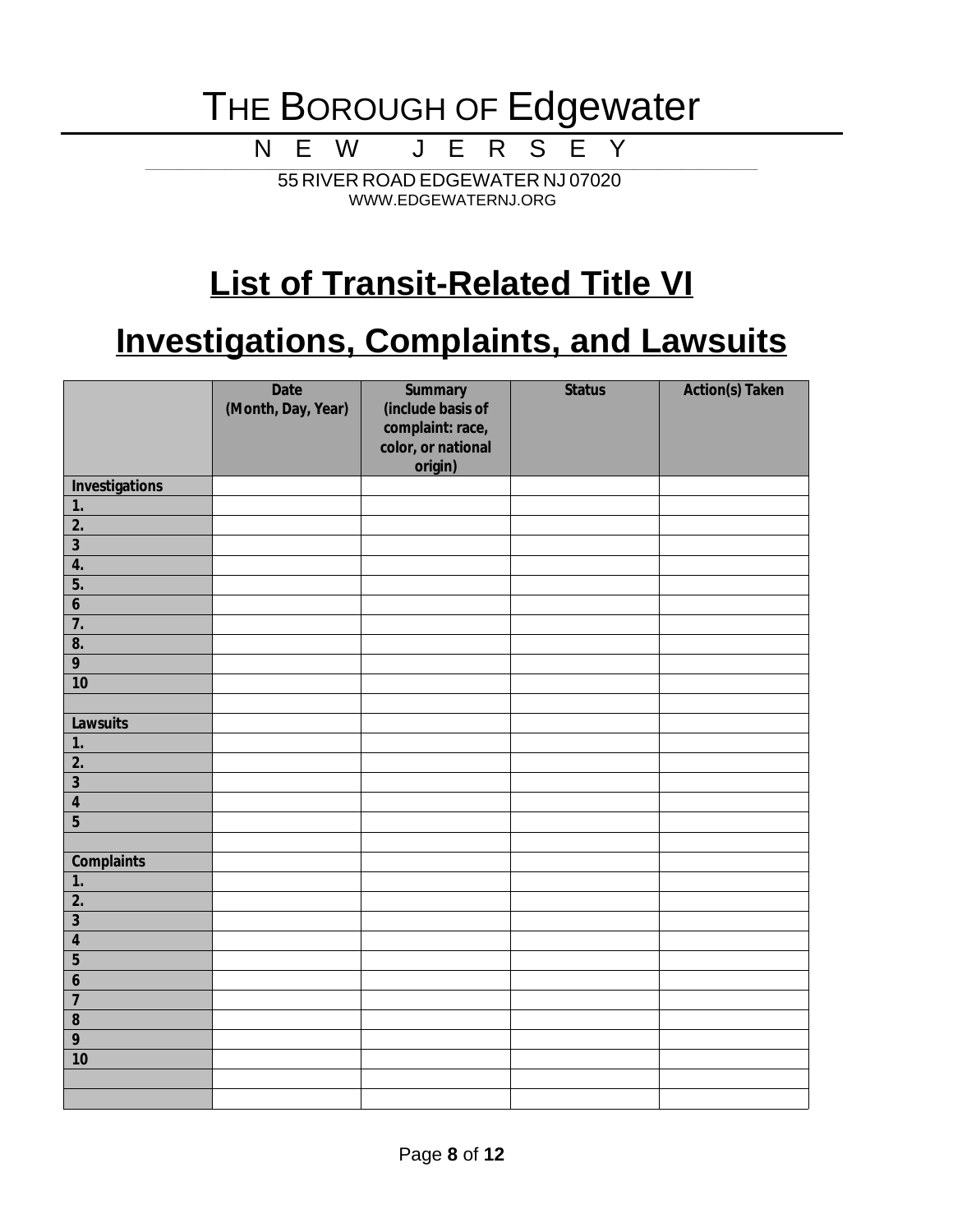N E W J E R \_\_\_\_\_\_\_\_\_\_\_\_\_\_\_\_\_\_\_\_\_\_\_\_\_\_\_\_\_\_\_\_\_\_\_\_\_\_\_\_\_\_\_\_\_\_\_\_\_\_\_\_\_\_\_\_\_\_\_\_\_\_\_\_\_\_\_\_\_\_\_\_\_\_\_\_\_\_\_\_\_\_\_\_\_\_\_\_\_\_\_\_\_\_\_\_\_\_\_\_\_\_\_\_\_\_\_\_\_\_\_\_\_\_\_\_\_\_\_\_\_\_\_\_\_\_\_\_\_\_\_\_\_\_\_\_\_\_\_\_\_\_\_\_\_\_\_\_\_\_\_\_\_\_\_\_\_\_\_\_\_\_\_\_\_\_\_\_\_\_\_\_\_\_\_\_\_

55 RIVER ROAD EDGEWATER NJ 07020 WWW.EDGEWATERNJ.ORG

### **Public Participation Plan**

.

The Borough of Edgewater, complies with Federal Transit Law 49 United States Code (USC) Chapter 53, Section 5307 (d)(1)(I) by developing a locally written process for soliciting and considering public comment before raising a fare or carrying out a major service reduction. In addition, the following public outreach and participation plan meets the requirements of U.S. DOT Order 5610.2(a), Actions to Address Environmental Justice in Minority Populations and Low-Income Populations, FTA C 4703.1 Environmental Justice. Borough of Edgewater, employs several means to communicate to the general public regarding the activities it performs including LEP (Limited-English proficient) and minority populations. The communication activities may focus in different mediums depending on the program or population affected. These include but are not limited to:

Public Information and Notifications

Borough of Edgewater, publishes notices and brochures regarding The Borough of Edgewater's, proposals and programs, including how the public can obtain information and make comments, where meetings are to take place, and other applicable information. The notices for public input are posted minimum 15 days in advance so the public has time to consider proposals and make comments. The notice methods include:

- Website links,
- On bus advertising with interior cards,
- Rack cards English and Spanish "take ones" placed at Borough of Edgewater, Edgewater Community Center.
- Monthly Mayor and Council meetings

#### Meeting Locations

Borough of Edgewater, Mayor and Council meets with the public in locations that have convenient access to transit and are centrally located so that anyone in its service area can attend meetings and receive information about any Borough of Edgewater, activities that will impact them, especially LEP and minority populations. Presently meeting location is accessible to those with disabilities. If notified five (5) days prior to the meeting, language or hearing interpreters will be made available.

#### Public Meeting Forums

On critical issues such as major service changes and all fare changes, Borough of Edgewater, conducts public hearing that utilize one-on-one interviews with customers. Borough of Edgewater, will prepare proposals in sufficient detail and make available prior to the hearing for interested individuals. Since each customer can be affected differently than another customer, obtaining comments this way allows for an individualized response to an individual need. Borough of Edgewater, committee will conduct personal interviews and transcribe oral comments if written comments are not possible. Hearing will have sign-up sheets available and if no one is in attendance, committee will wait for 2 minutes and then announce the reason for the hearing, a statement that no one is in attendance and close the hearing. The Borough of Edgewater's analysis along with all public feedback received. The public comments are presented at Committee meetings so that they are part of the decision making process.

**Website**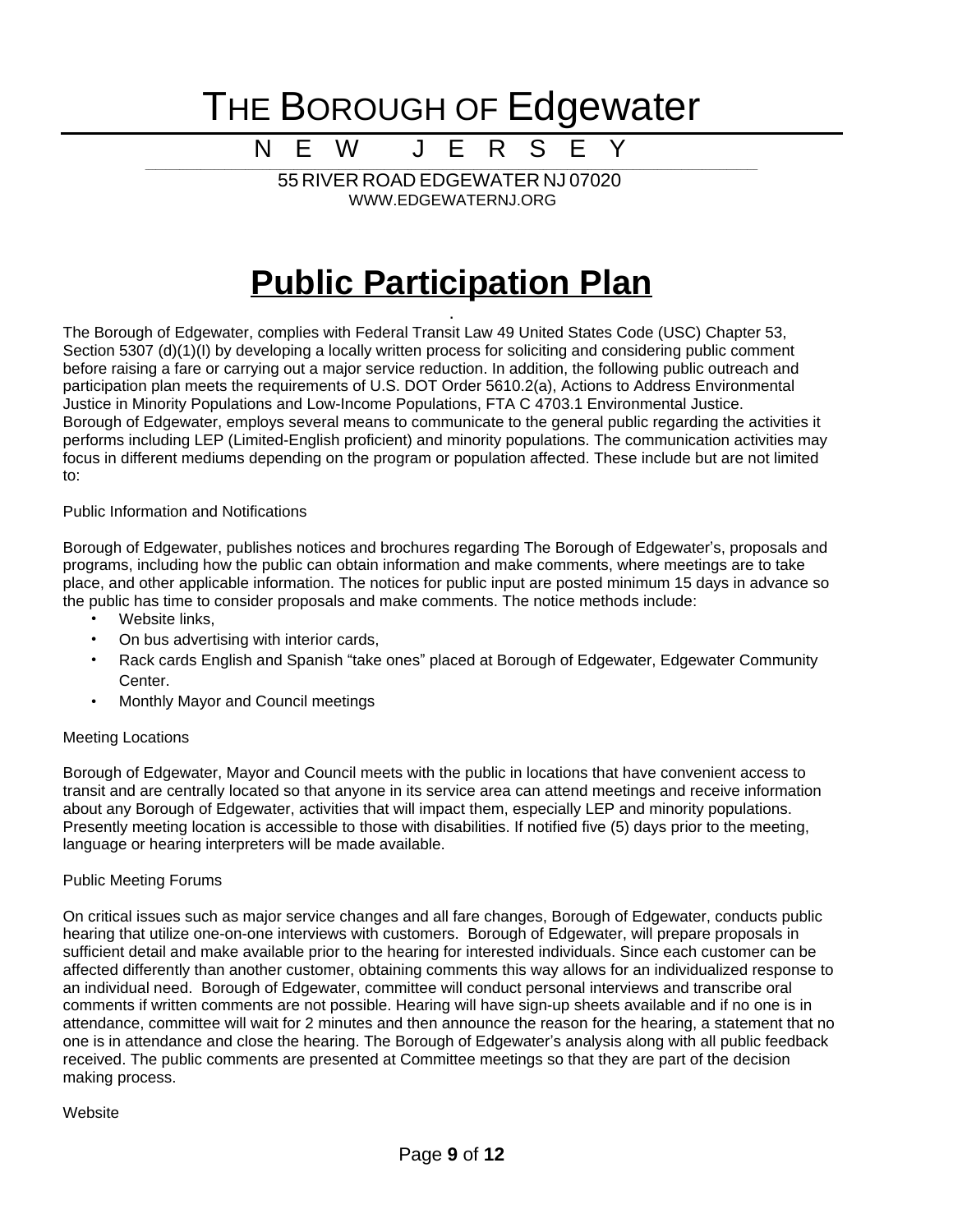Borough of Edgewater's website provides. Any changes in service, such as holiday hours, are made available on the site. The site has link to Translation software for on demand translation to Spanish.

#### Community Events

Borough of Edgewater, staff members regularly participate in community events that are not specific to public transit such as ethnic festivals, arts and music events, or events that promote a specific community or district. Borough of Edgewater, staffers disseminate transportation information, flyers and provide information on public transit activities and review customer feedback.

#### Information Tables

When Borough of Edgewater, wants to advise the public of specific projects that will have a direct impact on riders, Borough of Edgewater, staff will conduct surveys to receive customer input.

#### Outreach to Community Groups

Borough of Edgewater, meets with community groups at yearly and monthly borough and school events and mayor and council meetings.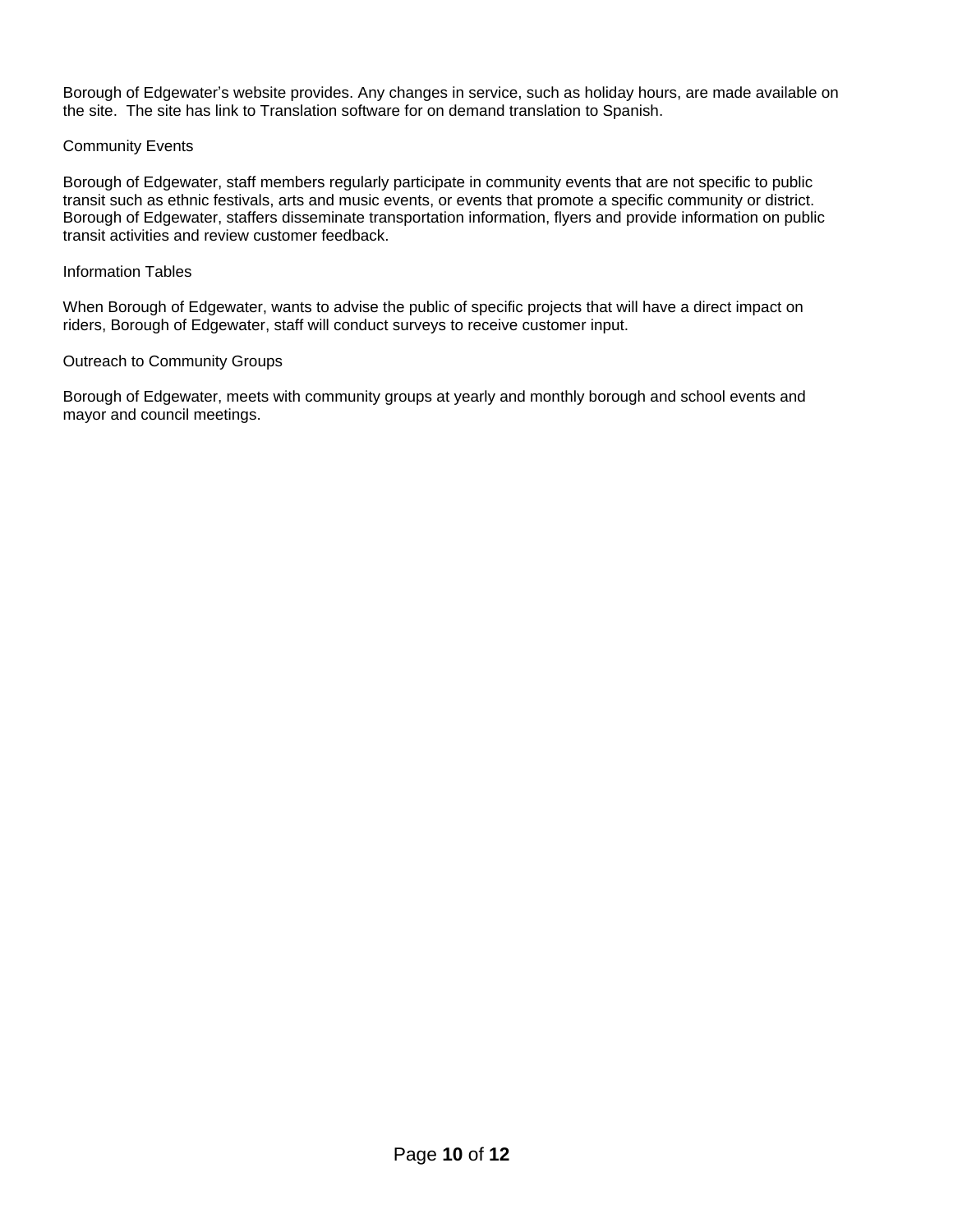N E W J E R S E Y

\_\_\_\_\_\_\_\_\_\_\_\_\_\_\_\_\_\_\_\_\_\_\_\_\_\_\_\_\_\_\_\_\_\_\_\_\_\_\_\_\_\_\_\_\_\_\_\_\_\_\_\_\_\_\_\_\_\_\_\_\_\_\_\_\_\_\_\_\_\_\_\_\_\_\_\_\_\_\_\_\_\_\_\_\_\_\_\_\_\_\_\_\_\_\_\_\_\_\_\_\_\_\_\_\_\_\_\_\_\_\_\_\_\_\_\_\_\_\_\_\_\_\_\_\_\_\_\_\_\_\_\_\_\_\_\_\_\_\_\_\_\_\_\_\_\_\_\_\_\_\_\_\_\_\_\_\_\_\_\_\_\_\_\_\_\_\_\_\_\_\_\_\_\_\_\_\_ 55 RIVER ROAD EDGEWATER NJ 07020 WWW.EDGEWATERNJ.ORG

#### **Language Assistance Plan**

**Factor 1: The number or portion of LEP persons eligible to be served or likely to be encountered:** Borough of Edgewater obtained information from the U.S. Census Bureau's quick fact website as recommended by HUD in order to gather data about the jurisdiction's overall population, as well as the population of LEP persons within the jurisdiction and the primary languages spoken. The table below breaks down the city's population by race.

| POPULATION DATA 2010 |
|----------------------|
|----------------------|

| <b>GROUP</b>                               | <b>NUMBER</b> | <b>PERCENTAGE</b> |
|--------------------------------------------|---------------|-------------------|
| <b>WHITE</b>                               | 6380          | 51.4%             |
| <b>BLACK OR AFRICAN AMERICAN</b>           | 652           | 5.3%              |
| AMERICAN INDIAN AND ALASKAN NATIVE         | O             | 0%                |
| ASIAN                                      | 4732          | 38.2%             |
| NATIVE HAWAIIAN AND OTHER PACIFIC ISLANDER | 40            | 0.3%              |
| SOME OTHER RACE                            | 168           | 1.4%              |
| <b>HISPANIC OR LATINOS</b>                 | 1,625         | 13.1%             |
| <b>TOTAL POPULATION</b>                    | 12,403        | 100%              |

The above data demonstrates that the jurisdiction's LEP population by race is Spanish speaking 13.1% which is greater than 5%-person threshold for requiring written translation of vital documents. While the Asian language speaking LEP population is 38.2 % exceeds the threshold the Borough of Edgewater that the actual number of potential clients is significantly lower due to the fact that children would not be seeking services.

#### **Factor 2: Frequency of contract with the program.**

Borough of Edgewater determines that at the present time there are no Spanish or Asian speaking LEP persons that come into contact with the Borough of Edgewater. At present time we have not conducted any surveys however Spanish and Asian community who comes to the center are speaking English as their first language. **Factor 3: The nature and importance of activities, programs and services to people's lives.**

The services provided by Borough of Edgewater, are important as they relate to a client's needed for or continued provision of their lives. The programs and services that is provided to the residents such as Shopping, Concerts, Borough Events, Cultural Events, Educational Events, Nutrition Program and Healthy Activities, It is also important as it provides socialization and better quality of life.

#### **Factor 4: Costs versus resources and benefits.**

Because Borough of Edgewater has Spanish speaking staff, it is cost effective for Borough to provide Spanish language translation of all vital documents and many others that while not vital, may be beneficial to a client

Borough of Edgewater will utilize any document provide by HUD in languages other than English. Borough of Edgewater will seek to retain the services of professional interpretation service to provide oral interpretation in languages other than Spanish as needed.

#### **Language Assistant Services by Language**

• Borough of Edgewater, notice to LEP person about the availability of language assistants on website links, on bus advertising with interior cards, Rack cards English and Spanish "take ones" placed at Borough of Edgewater, facilities. Monthly Mayor and Council meetings.